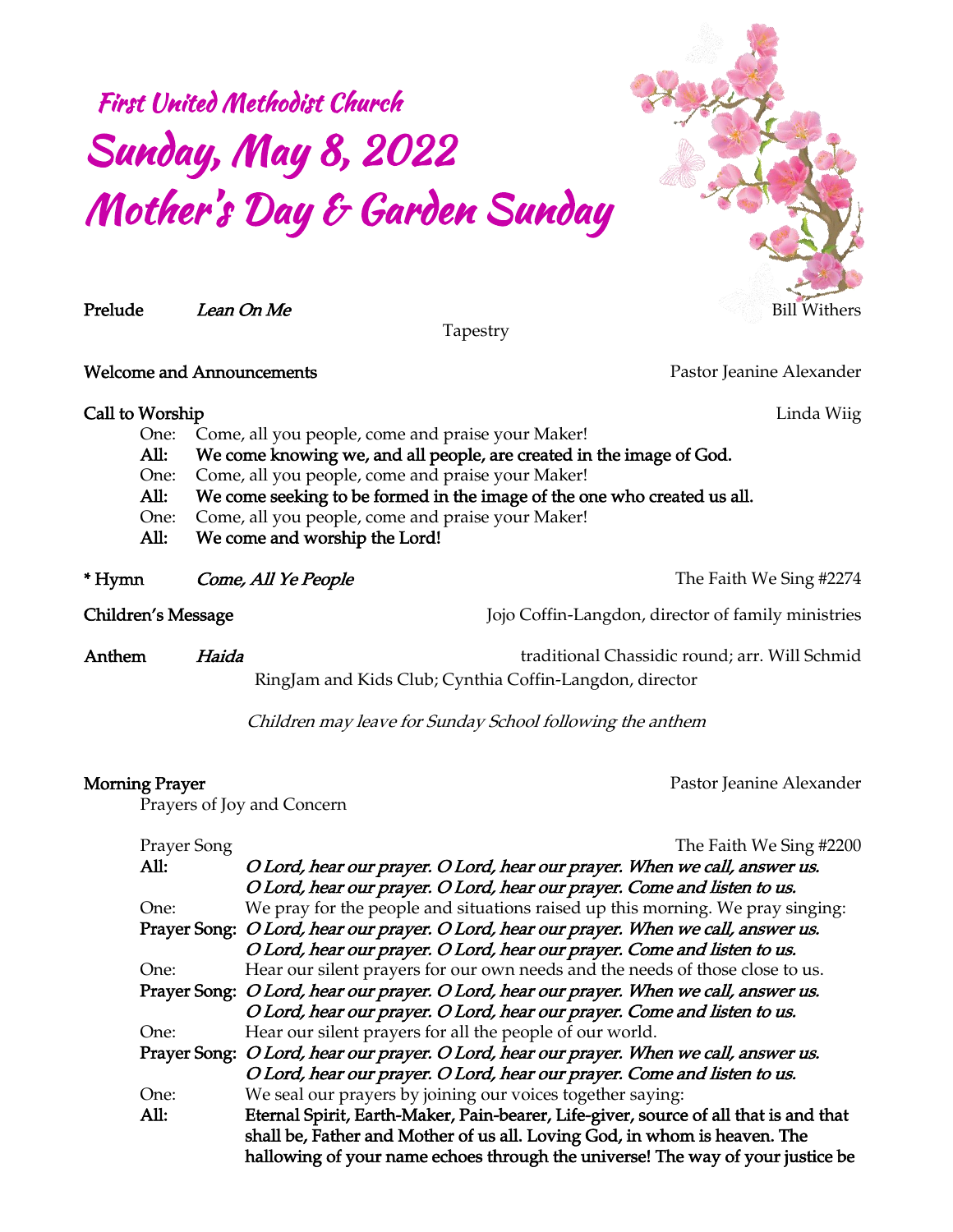*followed by the peoples of the earth! Your heavenly will be done by all created beings! Your commonwealth of peace and freedom sustain our hope and come on earth. With the bread we need for today, feed us. In the hurts we absorb from one another, forgive us. In times of temptation and test, spare us. From the grip of all that is evil, free us. For you reign in the glory of the power that is love, now and forever. Amen. (from the New Zealand Prayer Book)*

#### **Offering** *Garden video Pastor Pastor Jeanine Alexander*

**Scripture Readings** Linda Wiig

#### *Psalm 10:14-18*

*But you, Lord, do see! Indeed you note trouble and grief, that you may take it into your hands; the helpless commit themselves to you; you have been the helper of the orphan. Break the arm of the wicked and evildoers; seek out their wickedness until you find none. The Lord is king forever and ever; the nations shall perish from the land. O Lord, you will hear the desire of the meek; you will strengthen their heart, you will incline your ear to do justice for the orphan and the oppressed, so that those from earth may strike terror no more.*

#### *Psalm 18:6, 16*

*In my distress, I called upon the Lord; to my God, I cried for help. From God's temple, God heard my voice and my cry reached God's ears. … The Lord reached down from on high and took me; God drew me out of mighty waters.*

### *Psalm 121:1=2*

*I lift up my eyes to the hills – from where will my help come? My help comes from the Lord, who made heaven and earth.*

| * Hymn      | The Servant Song (Brother, Sister, Let Me Serve You)                               | The Faith We Sing #2222  |
|-------------|------------------------------------------------------------------------------------|--------------------------|
| Sermon      | Myth Busters Revisited: "God Helps Those Who Help Themselves"                      | Pastor Jeanine Alexander |
| Anthem      | From Generation to Generation<br>Sanctuary Choir; Michael Goodlet-Meijer, director | arr. Marty Parks         |
| * Hymn      | I Sing the Almighty Power of God                                                   | UM Hymnal #152           |
| Benediction |                                                                                    | Pastor Jeanine Alexander |
| Postlude    | Chaconne<br>Velda Graham Bell, organ                                               | Louis Couperin           |

*\* please stand as you are comfortable*